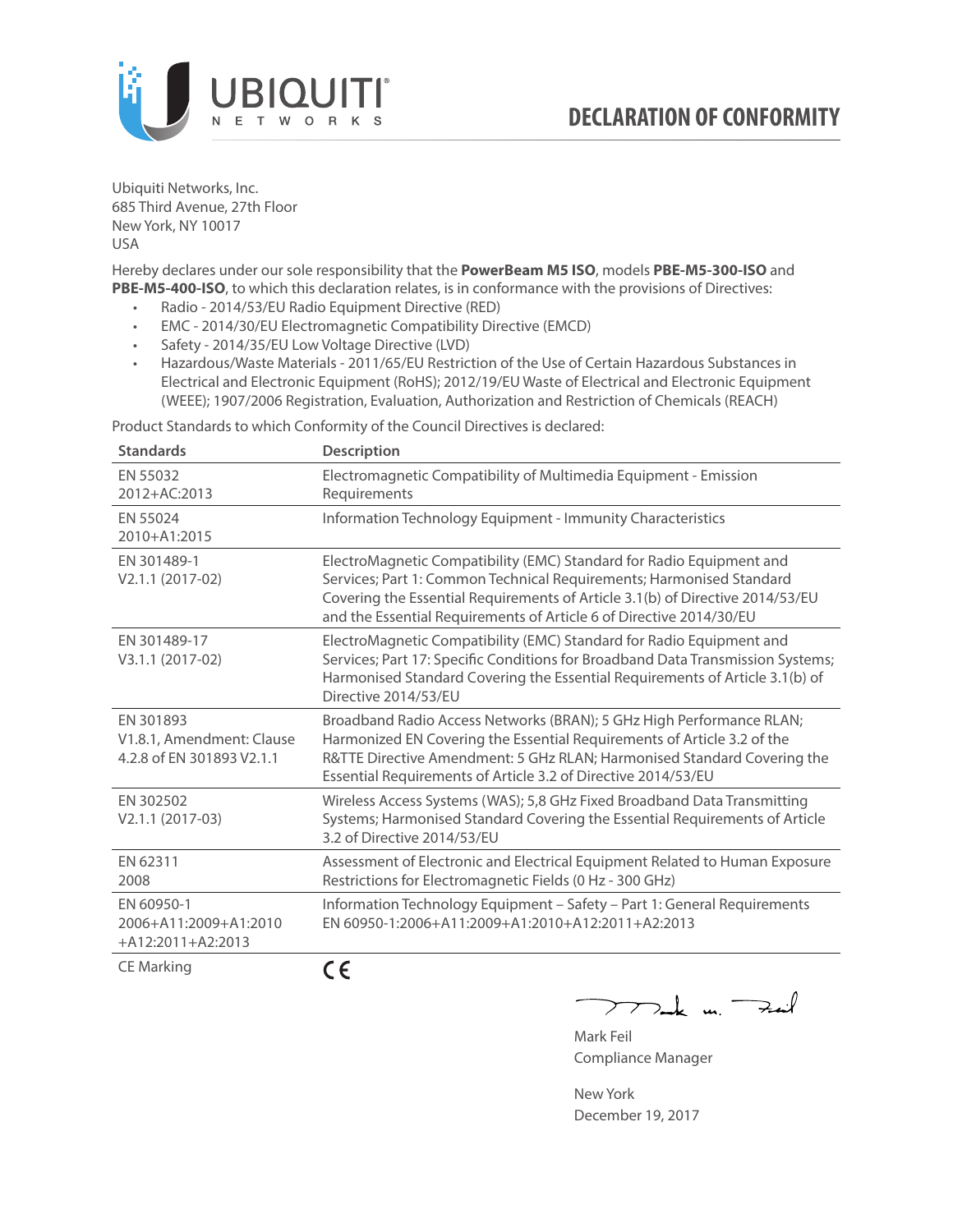

## **български** [Bulgarian]

С настоящото UBIQUITI NETWORKS декларира, че този тип радиосъоръжение PBE-M5-300-ISO/PBE-M5-400-ISO е в съответствие с Директива 2014/53/ЕС.

## **Hrvatski** [Croatian]

UBIQUITI NETWORKS ovime izjavljuje da je radijska oprema tipa PBE-M5-300-ISO/PBE-M5-400-ISO u skladu s Direktivom 2014/53/EU.

# **Čeština** [Czech]

Tímto UBIQUITI NETWORKS prohlašuje, že typ rádiového zařízení PBE-M5-300-ISO/PBE-M5-400-ISO je v souladu se směrnicí 2014/53/EU.

# **Dansk** [Danish]

Hermed erklærer UBIQUITI NETWORKS, at radioudstyrstypen PBE-M5-300-ISO/PBE-M5-400-ISO er i overensstemmelse med direktiv 2014/53/EU.

# **Nederlands** [Dutch]

Hierbij verklaar ik, UBIQUITI NETWORKS, dat het type radioapparatuur PBE-M5-300-ISO/PBE-M5-400-ISO conform is met Richtlijn 2014/53/EU.

# **English**

Hereby, UBIQUITI NETWORKS declares that the radio equipment type PBE-M5-300-ISO/PBE-M5-400-ISO is in compliance with Directive 2014/53/EU.

## **Eesti keel** [Estonian]

Käesolevaga deklareerib UBIQUITI NETWORKS, et käesolev raadioseadme tüüp PBE-M5-300-ISO/PBE-M5-400-ISO vastab direktiivi 2014/53/EL nõuetele.

## **Suomi** [Finnish]

UBIQUITI NETWORKS vakuuttaa, että radiolaitetyyppi PBE-M5-300-ISO/PBE-M5-400-ISO on direktiivin 2014/53/EU mukainen.

## **Français** [French]

Le soussigné, UBIQUITI NETWORKS, déclare que l'équipement radioélectrique du type PBE-M5-300-ISO/PBE-M5-400-ISO est conforme à la directive 2014/53/UE.

## **Deutsch** [German]

Hiermit erklärt UBIQUITI NETWORKS, dass der Funkanlagentyp PBE-M5-300-ISO/PBE-M5-400-ISO der Richtlinie 2014/53/EU entspricht.

# **Ελληνικά** [Greek]

Με την παρούσα ο/η UBIQUITI NETWORKS, δηλώνει ότι ο ραδιοεξοπλισμός PBE-M5-300-ISO/PBE-M5-400-ISO πληροί την οδηγία 2014/53/ΕΕ.

## **Magyar** [Hungarian]

UBIQUITI NETWORKS igazolja, hogy a PBE-M5-300-ISO/PBE-M5-400-ISO típusú rádióberendezés megfelel a 2014/53/EU irányelvnek.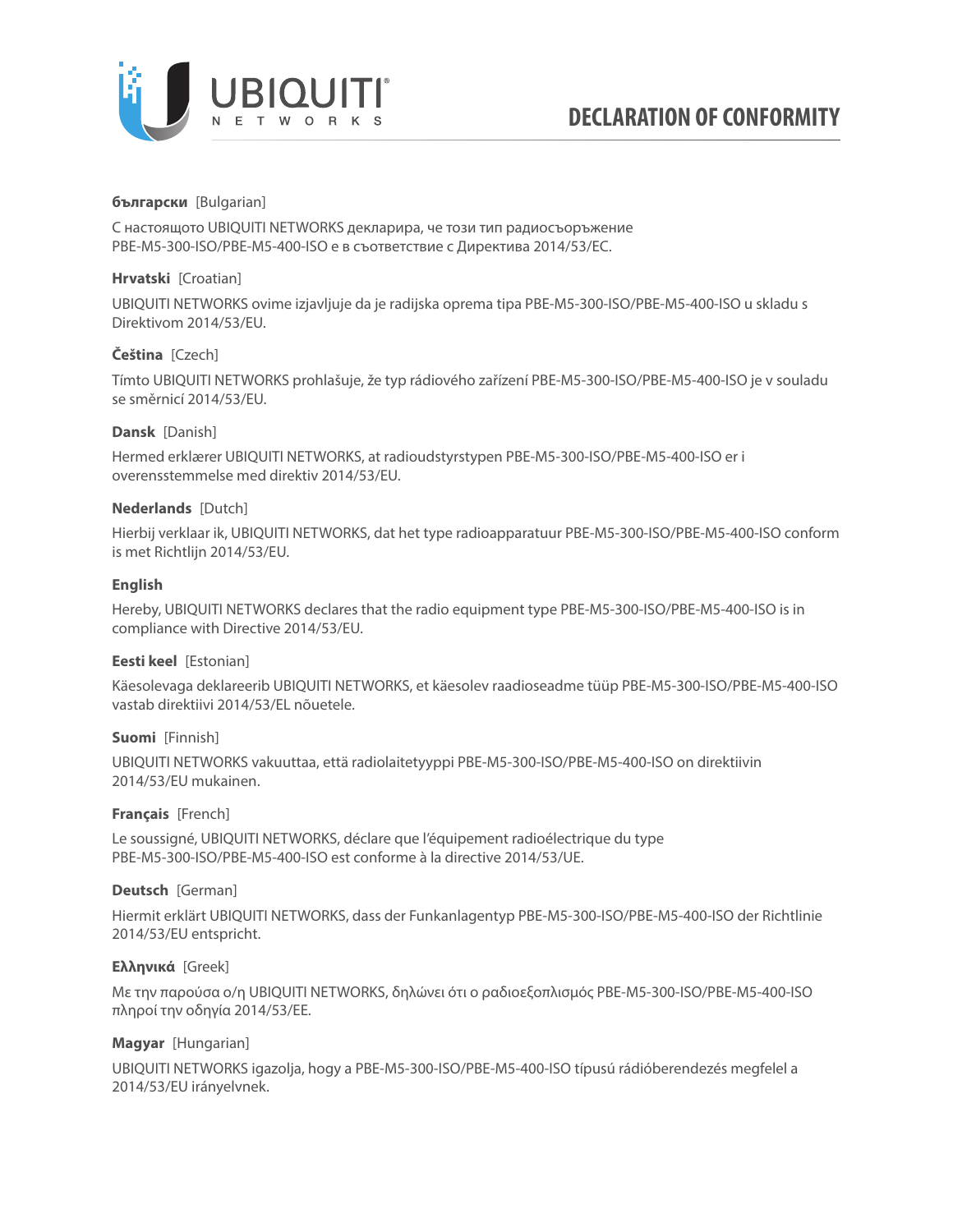

## **Íslenska** [Icelandic]

Hér með lýsir UBIQUITI NETWORKS yfir því að PBE-M5-300-ISO/PBE-M5-400-ISO er í samræmi við tilskipun 2014/53/ESB.

## **Italiano** [Italian]

Il fabbricante, UBIQUITI NETWORKS, dichiara che il tipo di apparecchiatura radio PBE-M5-300-ISO/PBE-M5-400-ISO è conforme alla direttiva 2014/53/UE.

# **Latviešu valoda** [Latvian]

Ar šo UBIQUITI NETWORKS deklarē, ka radioiekārta PBE-M5-300-ISO/PBE-M5-400-ISO atbilst Direktīvai 2014/53/ES.

# **Lietuvių kalba** [Lithuanian]

Aš, UBIQUITI NETWORKS, patvirtinu, kad radijo įrenginių tipas PBE-M5-300-ISO/PBE-M5-400-ISO atitinka Direktyvą 2014/53/ES.

# **Malti** [Maltese]

B'dan, UBIQUITI NETWORKS, niddikjara li dan it-tip ta' tagħmir tar-radju PBE-M5-300-ISO/PBE-M5-400-ISO huwa konformi mad-Direttiva 2014/53/UE.

# **Norsk** [Norwegian]

UBIQUITI NETWORKS erklærer herved at utstyret PBE-M5-300-ISO/PBE-M5-400-ISO er i samsvar med direktiv 2014/53/EU.

## **Polski** [Polish]

UBIQUITI NETWORKS niniejszym oświadcza, że typ urządzenia radiowego PBE-M5-300-ISO/PBE-M5-400-ISO jest zgodny z dyrektywą 2014/53/UE.

## **Português** [Portuguese]

O(a) abaixo assinado(a) UBIQUITI NETWORKS declara que o presente tipo de equipamento de rádio PBE-M5-300-ISO/PBE-M5-400-ISO está em conformidade com a Diretiva 2014/53/UE.

## **Română** [Romanian]

Prin prezenta, UBIQUITI NETWORKS declară că tipul de echipamente radio PBE-M5-300-ISO/PBE-M5-400-ISO este în conformitate cu Directiva 2014/53/UE.

## **Slovenčina** [Slovak]

UBIQUITI NETWORKS týmto vyhlasuje, že rádiové zariadenie typu PBE-M5-300-ISO/PBE-M5-400-ISO je v súlade so smernicou 2014/53/EÚ.

## **Slovenščina** [Slovenian]

UBIQUITI NETWORKS potrjuje, da je tip radijske opreme PBE-M5-300-ISO/PBE-M5-400-ISO skladen z Direktivo 2014/53/EU.

## **Español** [Spanish]

Por la presente, UBIQUITI NETWORKS declara que el tipo de equipo radioeléctrico PBE-M5-300-ISO/PBE-M5-400-ISO es conforme con la Directiva 2014/53/UE.